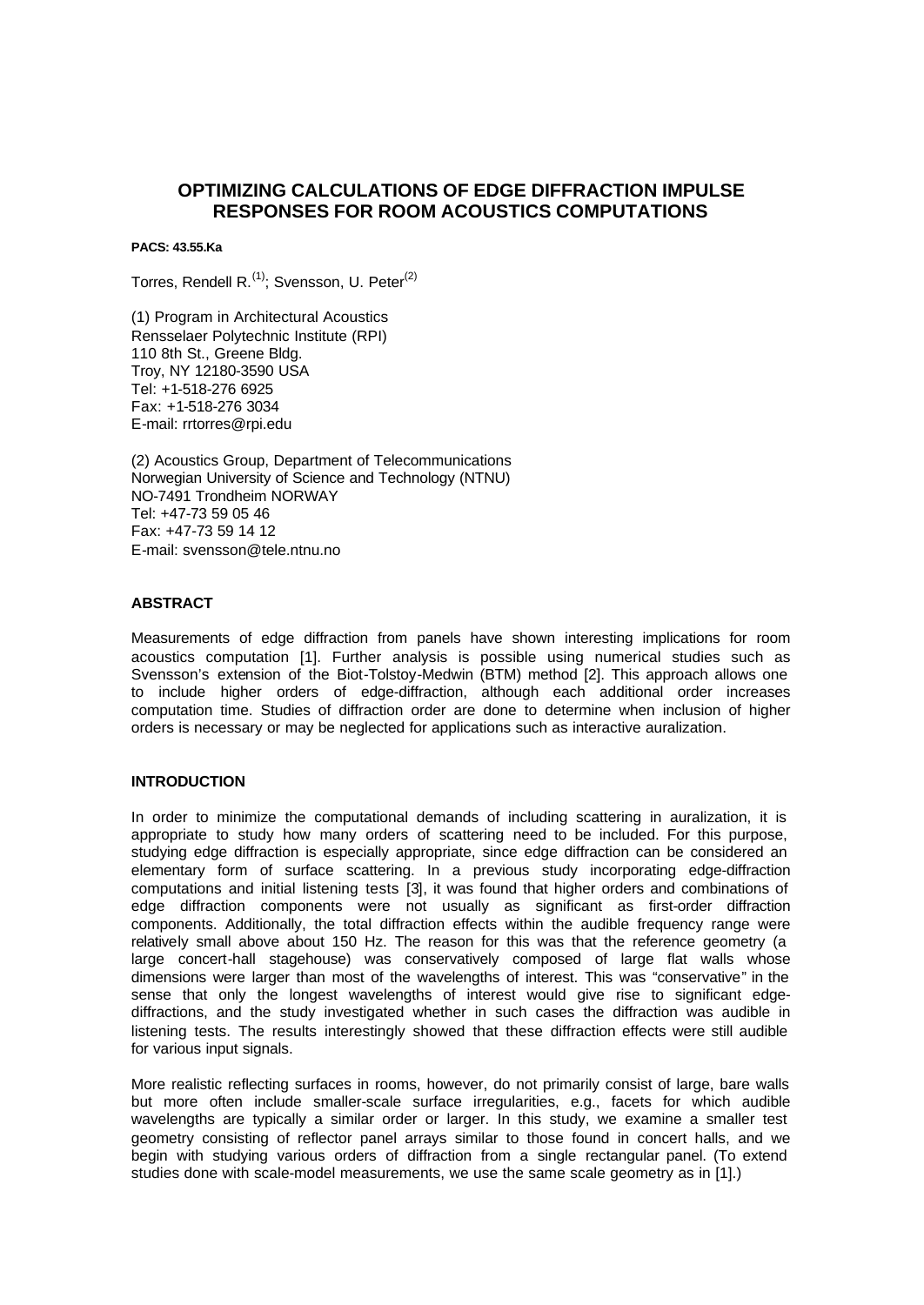#### **SINGLE PANEL DIFFRACTION**

To most clearly illustrate the effect of calculating varying orders of diffraction, we initially consider only one reflector. Figure 1 shows on the left an elevation of the source-panel-receiver configuration. The rectangular reflector under study in this computational investigation corresponds to retaining only reflector "L3" from the array shown in plan on the right.



**FIGURE 1.** Orientation of source, panel reflector, and receiver R7.

The panel is 12 cm wide and 105 cm long. The omnidirectional source is represented by the solid black circle, and the receiver is at 80 cm from the source (receiver R7) in the computations below, unless noted otherwise. Tick marks on the *x*-axis represent 5-cm increments. The dashed line represents a wavefront's direction. The dotted lines represent the geometricalacoustics reflection zone (or "specular zone") for the center reflector L3. The receiver is depicted here at 80 cm (offset from the centerline by 3 cm), such that the reflection point is essentially at the center of the array (but offset from the centerline by 1.5 cm). The triangular "arrowheads" above the reflector arrays point to the specular-reflection points corresponding to the microphone positions on the lower scale. (The numbers in parentheses and the arrowheadspacing are not in centimeter units.)

### **TIME-DOMAIN EDGE-DIFFRACTION COMPUTATIONS**

The edge-diffraction model is discussed and benchmarked in Refs. [2,3]. In Svensson's extension of the Biot-Tolstoy-Medwin (BTM) approach [4], the edges are divided into sources with analytically derived strengths [2]. One sample of the edge-diffraction impulse response *h* is given by the following (Eq. 35, [2]):

$$
\Delta h_i \approx -\frac{n}{4p} \frac{b(a, g, q_s, q_s)}{ml} \Delta z \tag{1}
$$

where  $\Delta z$  is the length of the source at *z<sub>i</sub>* along the edge, **n** describes the wedge angle, *m* and *l* are source and receiver distances, and *b* is an analytical edge-source directivity-function that depends on the angles corresponding to the source and receiver orientations relative to a given edge.

## **RESULTS**

For the receiver R7 (at 80 cm), the scattering from the reflector consists of the specular (image) component plus the diffraction from the edges. The sampling frequency was 200 kHz (except for in Figure 2). The computed impulse response is shown in the figure below: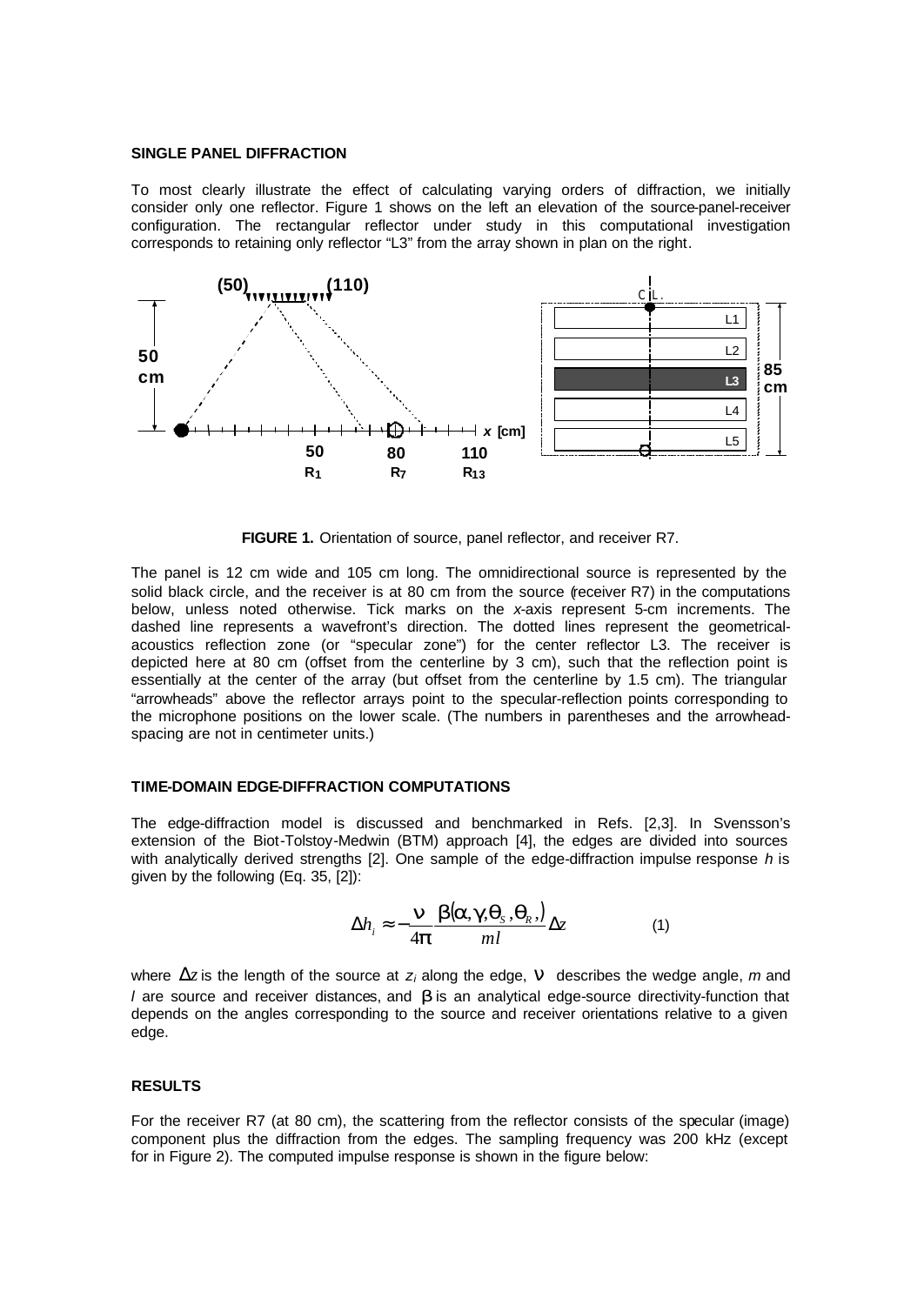

**FIGURE 2.** In the left figure the total impulse response is computed for the rectangular reflector L3. The specular and diffractive components are computed as separate impulse responses, as magnified in the right figure.

Note that the edge diffraction combines with the specular (image) reflection to yield the total scattering from the reflector panel. One of the advantages of a time-domain model is that one can clearly link edges' contributions to different orders of diffraction and, consequently, to the sound field at different frequencies. Another advantage of the time domain formulation is that it is suitable for complementing commonly used room acoustics programs based on geometrical acoustics. Moreover, one can calculate the diffraction impulse responses directly (instead of transforming from the frequency domain computations) and then add them to the geometric components to obtain the total field.

## Comparisons of First- and Second-Order Diffraction

Figures 35 illustrate and compare the effects of including first- and second-order diffraction in computations.

Low-frequency fall-off The solid line in Figure 3 corresponds to inclusion of up to secondorder diffraction and shows the expected fall-off in scattered energy at lower frequencies due to diffraction "around" the panel (such that less energy is reflected specularly toward the receiver). The dashed curve corresponds to including only up to first-order diffraction and deviates from the expected fall-off as the frequency decreases. Without including higher orders of diffraction, the total computed response at lower frequencies becomes increasingly incorrect.



**FIGURE 3.** The dotted curve corresponds to including first-order diffraction; the solid lower curve corresponds to including up to second-order diffraction.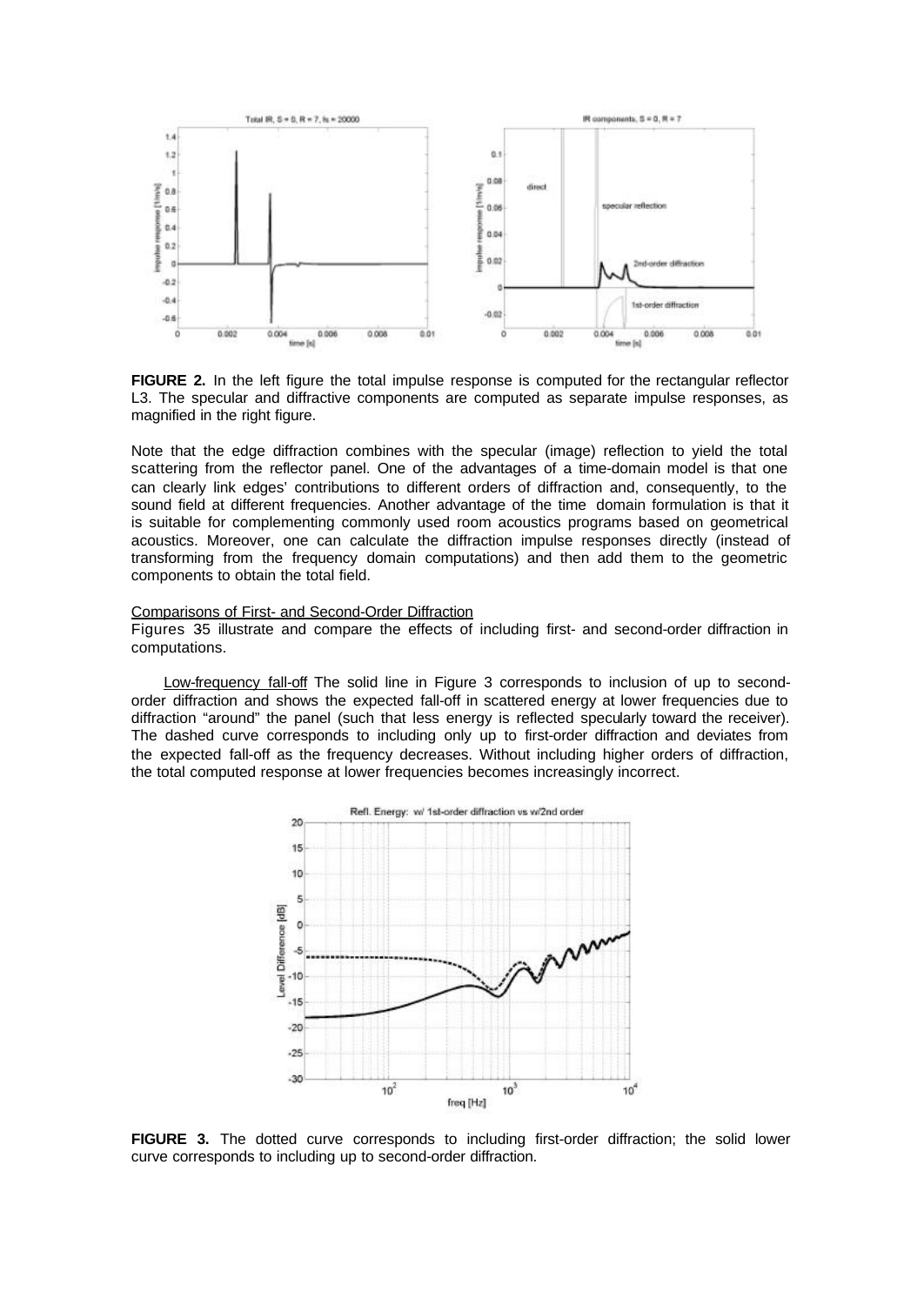Relative levels of diffraction orders It is easier to understand the previous results by examining the relative levels of each diffraction order as a function of the ratio between the panel width *d* and the wavelength, *l*. In Figure 4, first-order diffraction becomes significant when the wavelength is approximately on the order of the panel width. (The precise "intersection" point can vary with the angles of the source and receiver to the edges.) For this receiver position, the first-order diffraction has opposite sign compared to the specular reflection, and the resulting cancellation effect becomes stronger with decreasing frequency, resulting in the fall-off observed above. However, higher-order diffraction is also necessary for this fall-off to continue with decreasing frequency/longer wavelength. This is evident in the fact that second-order diffraction rises more steeply with increasing wavelength and thus has greater "corrective" effect at lower frequencies.



FIGURE 4. Relative levels of edge diffraction to specular reflection, plotted with respect to the ratio of width to wavelength (or *kd/*2*p*, where *k* is wavenumber). The level of the specular reflection is shown at 0 dB. The significance of edge diffraction is clear for longer wavelengths.

"Error" from neglecting second-order diffraction Figure 5 shows the difference (as a function of the ratio of width *d* to wavelength) in the computed scattered energy with secondorder diffraction to that with only first-order, where the difference is computed as a ratio between the two cases. The inclusion of second-order diffraction begins to be apparent when the wavelength becomes longer than the width of the panel, and becomes significant when the wavelength exceeds approximately twice the width. Moreover, this may also be seen as a way to express the "error" that results when second-order diffraction is neglected. For example, for a finite panel whose characteristic dimension corresponds to the wavelength at 2900 Hz (as for this 12-cm panel width), the error in this case would be as large as 6 dB at 290 Hz and further increase with lower frequencies. Such errors become even more significant when several reflecting surfaces in a room (such as architecturally articulated walls) are composed of irregularities of similar scale.

### Difference in Total Energy

Figure 6 shows the difference in the total energy when the computed diffraction (up to second order) is either added to or excluded from the geometrical acoustics solution (direct sound plus specular reflection). For longer wavelengths, the level difference approaches 10 dB. This indicates that if several scattering surfaces have irregularities on the order of a wavelength or lower, the total diffraction effect will be audible in the many scattering components that comprise early impulse response of a room. Moreover, because the effects of edge diffraction increase with lower frequency, the perceivable difference would extend over a greater frequency range as the scale of the scattering facet decreased. This difference can be significant if calculating the scattering from large surfaces (e.g., bare stagehouse of Ref. [3]) vs small facets (e.g., reflector panels). First-order diffraction calculations may be sufficient for the former case, whereas for the latter, one may need second-order diffraction to obtain more accurate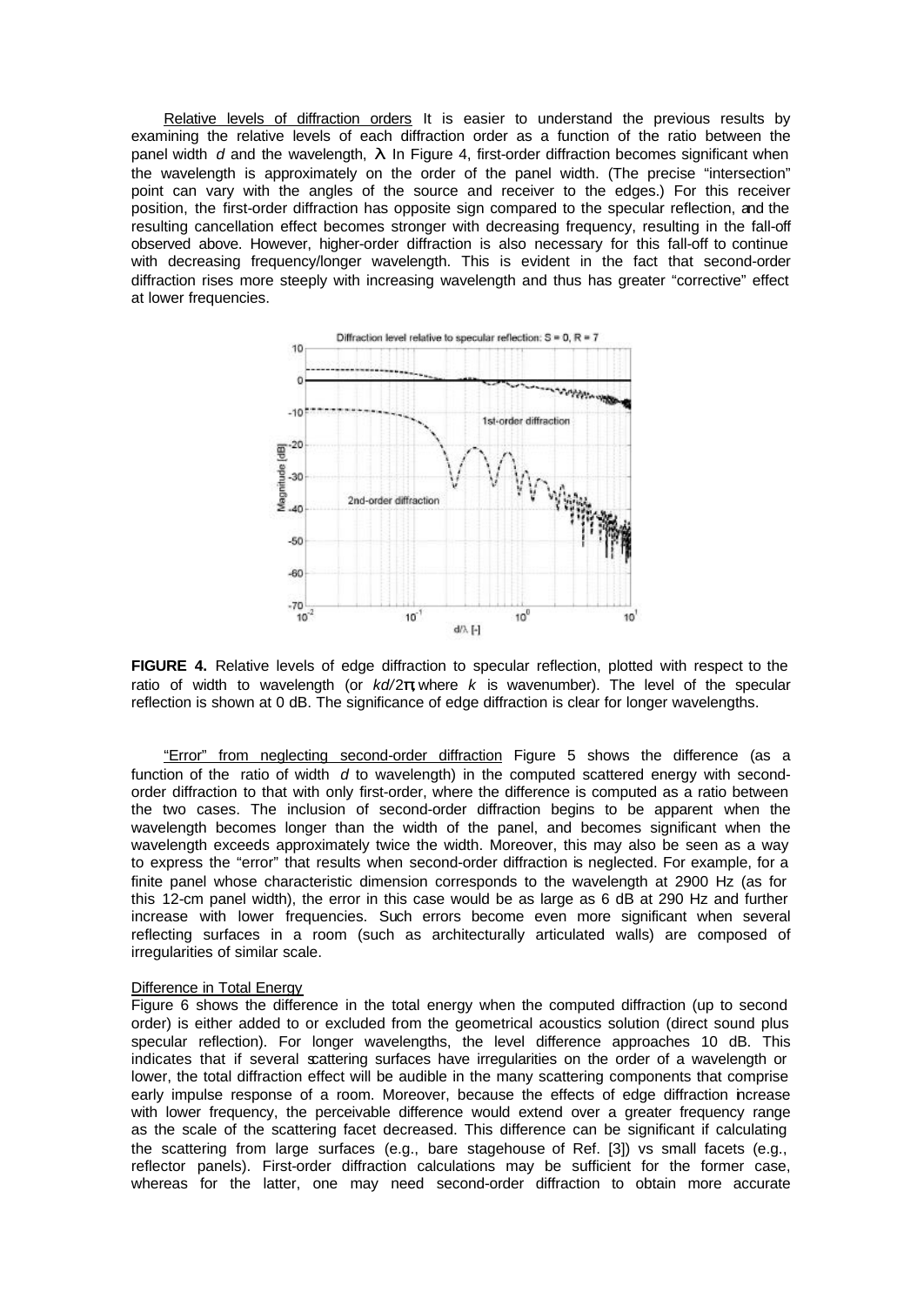responses at longer wavelengths relative to the scatterer size (or dimension of surface irregularity).



**FIGURE 5.** Level difference in computed scattered energy from reflector panel when up to second-order edge diffraction is included.



**FIGURE 6.** Level difference in total energy (including direct sound) when up to second-order edge diffraction is included.

#### **CONCLUSIONS AND CURRENT WORK**

In order to optimize speed of calculations, one could do geometry checks to determine whether each surface requires first- or second-order diffraction calculations, based on their characteristic dimensions relative to wavelength. For example, for large bare surfaces, first-order diffraction computations may acceptably suffice, whereas it will be insufficient for small wall irregularities or facets. Depending on the application and accuracy desired, one could assign an appropriate value for (*d/l*) where the computation transitions from first-order to higher-order. By selectively using computationally intensive models only where necessary for certain reflecting surfaces, one may better optimize calculation of scattering for perceptually accurate auralization at possibly interactive rates. Current and future work include parameter studies varying source and